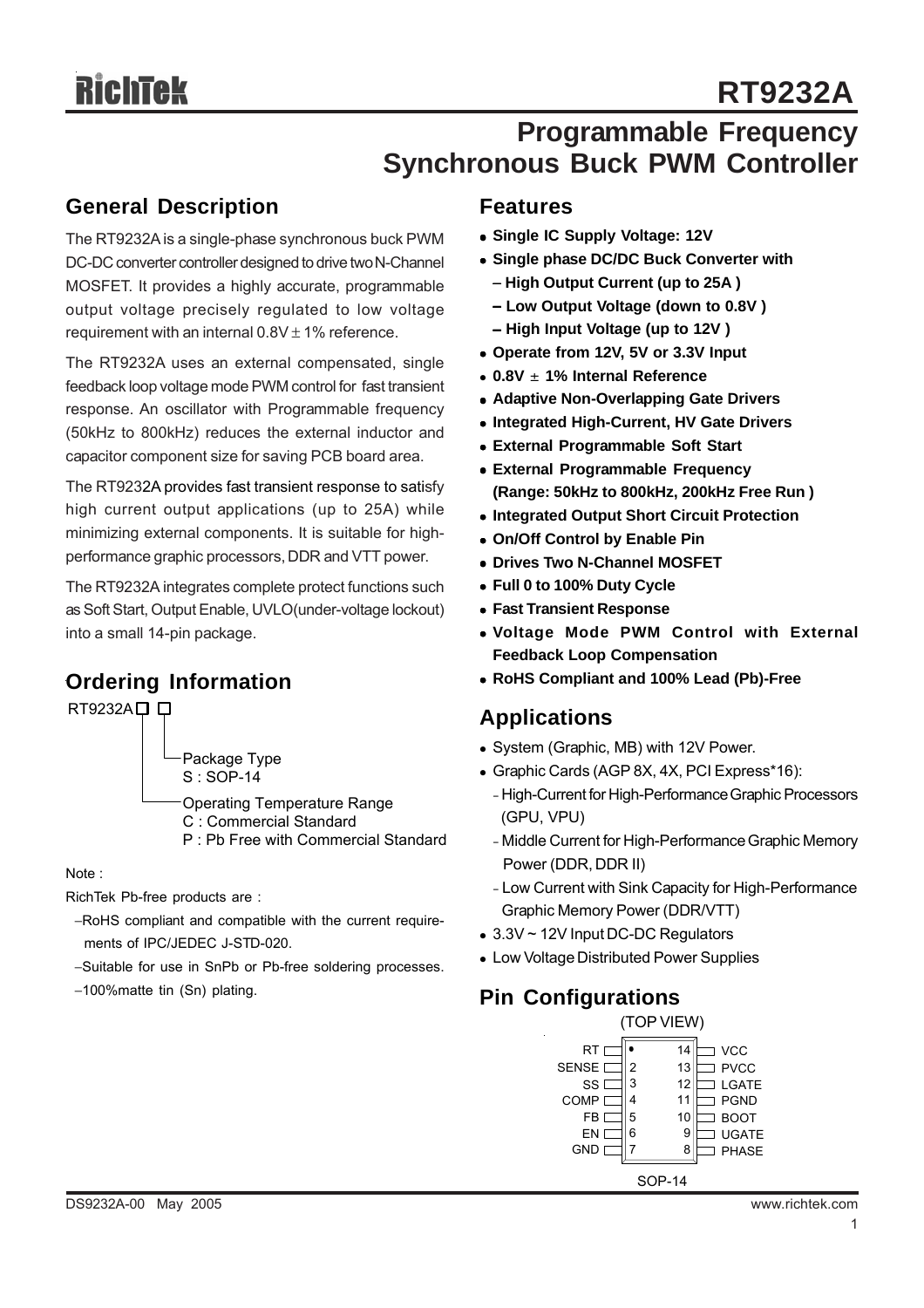# **Typical Application Circuit**



# **Functional Pin Description**

| <b>No</b>         | <b>Pin Name</b>                                  | <b>Pin Function</b>                   |  |  |
|-------------------|--------------------------------------------------|---------------------------------------|--|--|
| 1                 | RT                                               | <b>Oscillator Frequency Setting</b>   |  |  |
| $\overline{2}$    | <b>SENSE</b>                                     | Sense V <sub>IN</sub> Power Condition |  |  |
| 3                 | SS                                               | Soft Start Time Interval Setting      |  |  |
| 4                 | COMP                                             | <b>Feedback Compensation</b>          |  |  |
| 5                 | FB.                                              | Voltage Feedback                      |  |  |
| 6                 | EN                                               | Chip Enable (Active High)             |  |  |
| 7                 | <b>GND</b>                                       | IC Signal Reference Ground            |  |  |
| 8                 | <b>PHASE</b>                                     | Return Path for Upper MOSFET          |  |  |
| 9                 | UGATE                                            | Upper MOSFET Gate Drive               |  |  |
| 10                | <b>BOOT</b><br>Input Supply for Upper Gate Drive |                                       |  |  |
| 11                | <b>PGND</b>                                      | Power Ground                          |  |  |
| $12 \overline{ }$ | <b>LGATE</b>                                     | Lower MOSFET Gate Drive               |  |  |
| 13                | <b>PVCC</b>                                      | Input Supply for Lower Gate Drive     |  |  |
| 14                | <b>VCC</b>                                       | Internal IC Supply (12V Bias)         |  |  |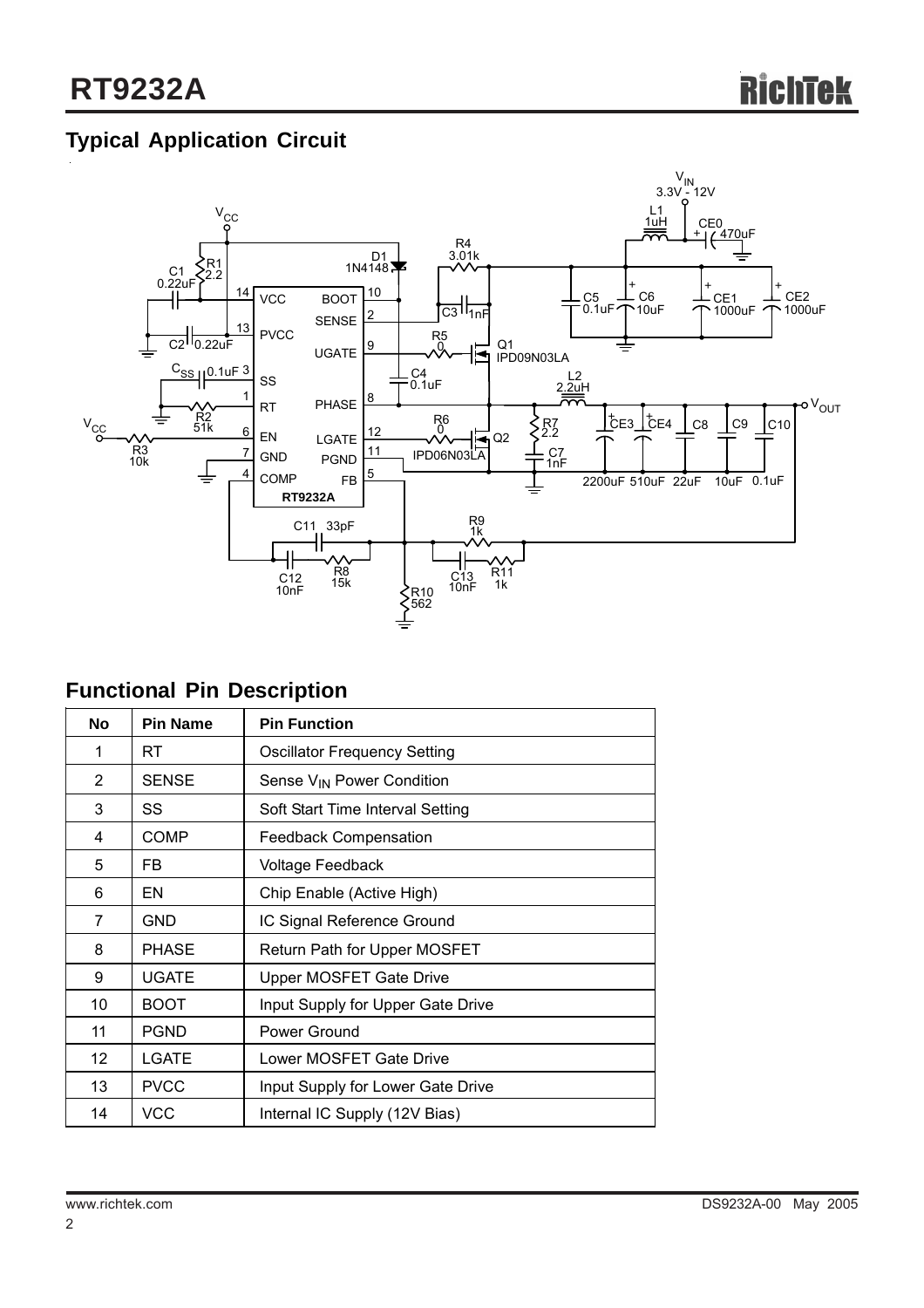## **Function Block Diagram**



## **Operation**

#### **Startup**

RT9232A initializes automatically after receiving both  $V_{CC}$  and  $V_{IN}$  power. Special power-on sequence is not necessary. The Power-On Reset (POR) function continually monitors input supply voltages and enable voltage. POR function monitors IC power via VCC pin and external MOSFET power via SENSE pin. Voltage on SENSE pin is a fixed voltage drop less than V<sub>IN</sub>. When voltages on VCC, SENSE, and EN pins exceed their thresholds, POR function initializes softstart operation. POR inhibits driver operation while EN pin pulls low. Transitioning EN pin high after input supply voltages ready initializes soft-start operation.

#### **Soft-Start**

After POR function releases soft-start operation, an internal 10uA current source charges an external capacitor on SS pin (Css) to 5V. Soft-start function clamps both COMP & FB pins to SS pin voltage & a fixed voltage drop less than SS pin voltage respectively. Thus upper MOSFET turns on at a limited duty and output current overshoot can be reduced. This method provides a rapid and controlled output voltage rise.

#### **Under Voltage Protection**

The under voltage protection function protects the converter from an shorted output by detecting the voltage on FB pin to monitor the output voltage. The UVP function cycles soft-start function in a hiccup mode. When output voltage lower than 75% of designated voltage, UVP function initializes soft-start cycles. The soft-start function discharges Css with 10uA current sink and disable PWM operation. Then soft-start function recharges Css and PWM operation resumes. The soft-start hiccup restarts after SS voltage fully charges to 4V if the output short event still remains. The converter is shutdown permanently after 3 times hiccup and only restarting supply voltages can enable the converter.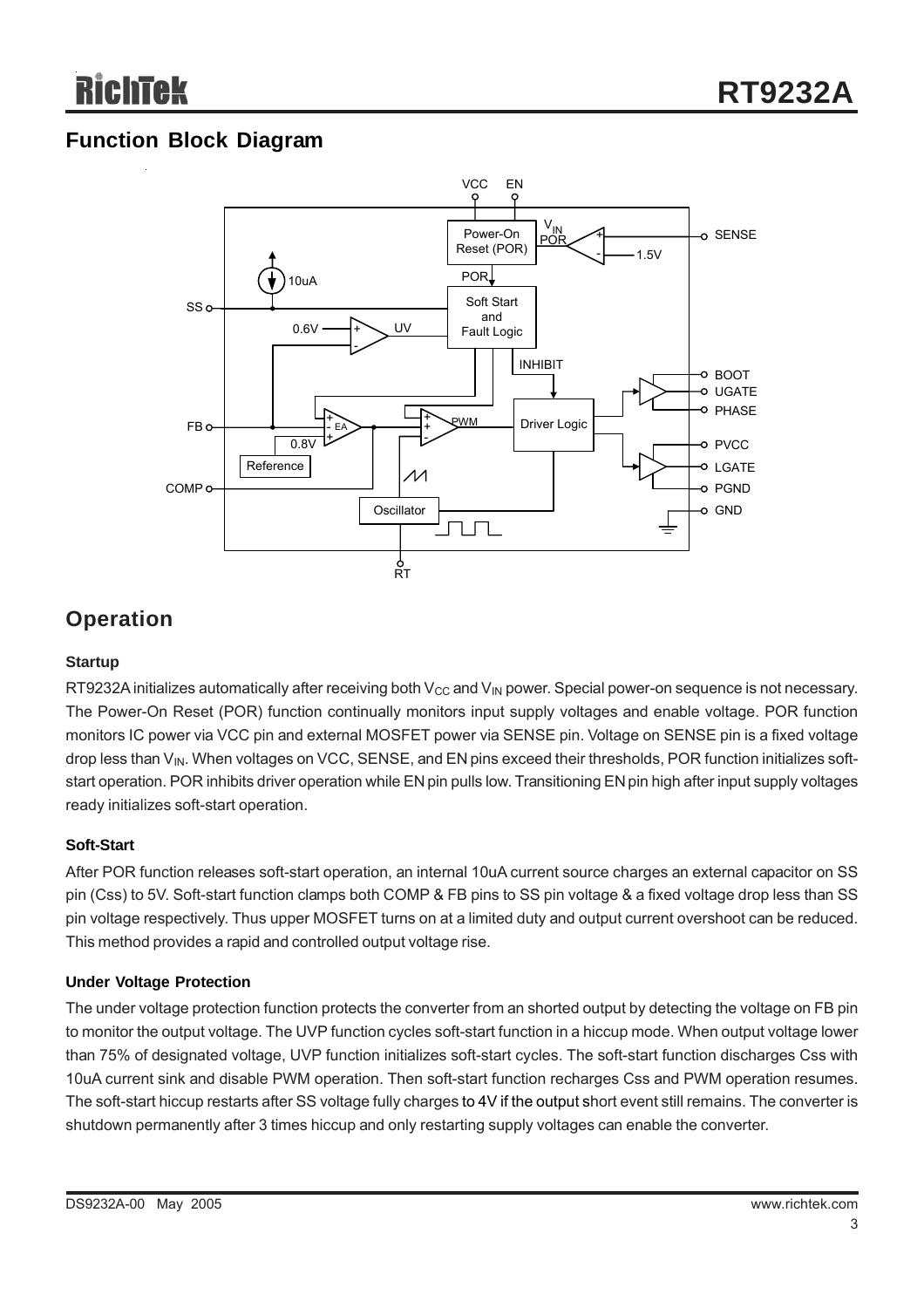# **Absolute Maximum Ratings** (Note 1)

| $\bullet$ PHASE to GND                              |  |
|-----------------------------------------------------|--|
|                                                     |  |
|                                                     |  |
|                                                     |  |
| • BOOT to GND                                       |  |
|                                                     |  |
|                                                     |  |
|                                                     |  |
|                                                     |  |
| • Package Thermal Resistance (Note 4)               |  |
|                                                     |  |
|                                                     |  |
|                                                     |  |
|                                                     |  |
| • ESD Susceptibility (Note 2)                       |  |
|                                                     |  |
|                                                     |  |
| <b>Recommended Operating Conditions</b><br>(Note 3) |  |
|                                                     |  |

| • Junction Temperature Range ---- | --- 0°C to 125°C . |
|-----------------------------------|--------------------|

### **Electrical Characteristics**

( $V_{CC}$  = 12V, T<sub>A</sub> = 25°C, Unless otherwise specified.)

| <b>Parameter</b>                    |           | Symbol             | <b>Test Conditions</b>                 | Min   | Typ. | Max               | <b>Units</b> |
|-------------------------------------|-----------|--------------------|----------------------------------------|-------|------|-------------------|--------------|
| V <sub>CC</sub> Supply Current      |           |                    |                                        |       |      |                   |              |
| <b>Nominal Supply Current</b>       |           | $_{\text{Lcc}}$    | EN=V <sub>CC</sub> , UGATE, LGATE open | $-$   | 3    |                   | mA           |
| <b>Power-On Reset (POR)</b>         |           |                    |                                        |       |      |                   |              |
| V <sub>CC</sub> Rising Threshold    |           | V <sub>CC_ON</sub> | $V_{\rm SENSE}$ = 4.5V                 | 8.4   | --   | 10                | V            |
| Power On Reset Hysteresis           |           |                    | $V_{\text{SENSE}} = 4.5V$              | 0.4   | 0.7  | $\qquad \qquad -$ | V            |
| SENSE Rising Threshold for start up |           | VSENSE_ON          |                                        | --    | 1.5  | $\overline{2}$    | V            |
| Enable Input Threshold (ON)         |           | V <sub>EN_ON</sub> | $V_{\text{SENSE}} = 4.5V$              | --    | --   | $\overline{2}$    | V            |
| Enable Input Threshold (OFF)        |           | $V_{EN, \_OFF}$    | $V_{\text{SENSE}} = 4.5V$              | 0.8   | --   | --                | V            |
| <b>Oscillator</b>                   |           |                    |                                        |       |      |                   |              |
| <b>Free Running Frequency</b>       | RT9232A   | fosc               |                                        | 170   | 200  | 230               | <b>kHz</b>   |
|                                     | Variation |                    | 6k < (RT to GND) < 200k                | $-20$ |      | 20                | $\%$         |
| Ramp Amplitude                      |           | $\Delta$ Vosc      |                                        | --    | 2    | --                | $V_{P-P}$    |
| <b>Reference</b>                    |           |                    |                                        |       |      |                   |              |
| Error Amplifier Reference Voltage   |           | <b>VREF</b>        |                                        | 0.792 | 0.8  | 0.808             | $\vee$       |
| To be continued                     |           |                    |                                        |       |      |                   |              |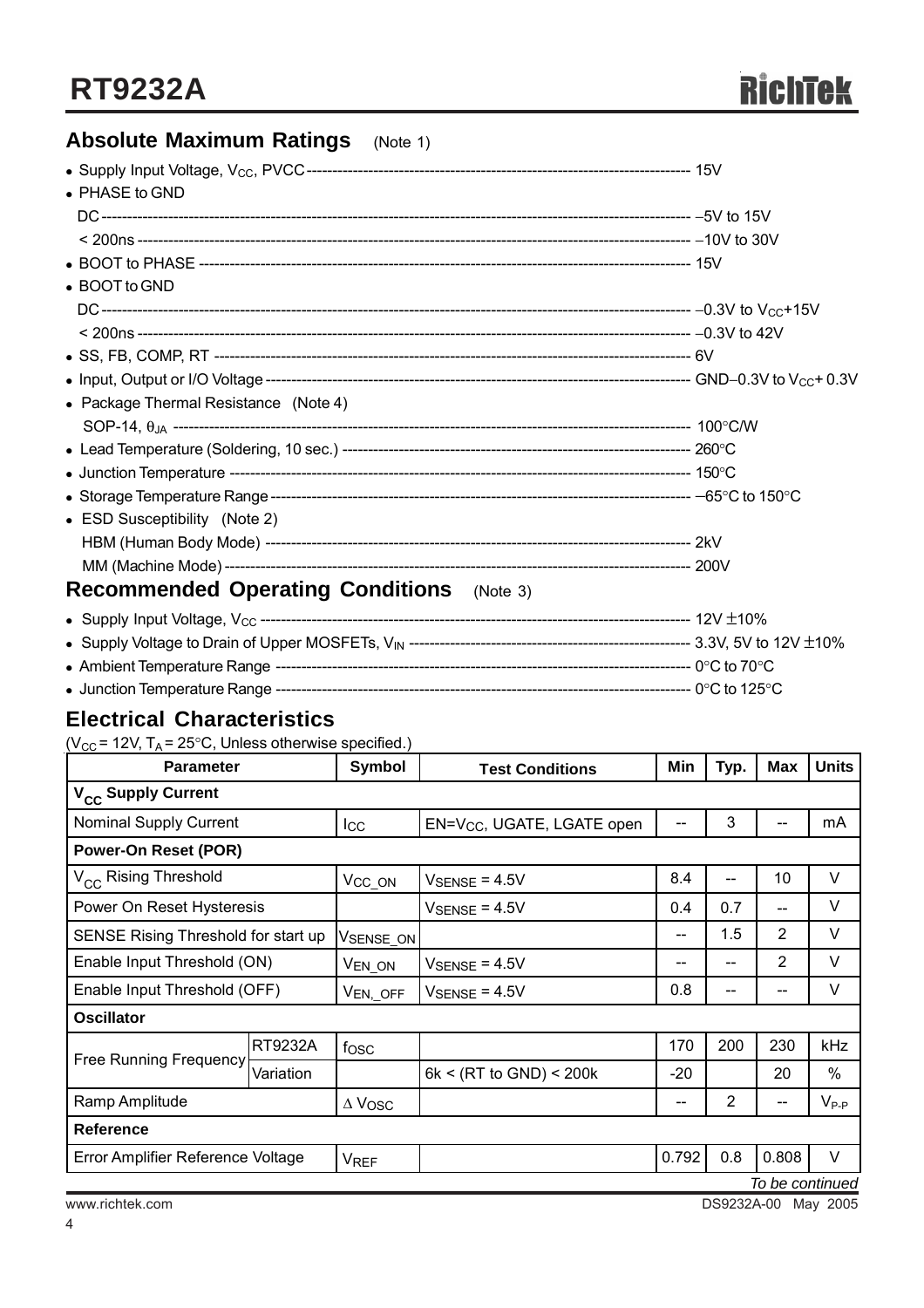# **RichTek**

| <b>Parameter</b>                  | <b>Symbol</b>      | <b>Test Conditions</b>                                        | Min            | <b>Typ</b> | <b>Max</b>     | <b>Units</b> |  |
|-----------------------------------|--------------------|---------------------------------------------------------------|----------------|------------|----------------|--------------|--|
| <b>Error Amplifier</b>            |                    |                                                               |                |            |                |              |  |
| DC gain                           |                    |                                                               | $\overline{a}$ | 88         | $\overline{a}$ | dB           |  |
| Gain-Bandwidth product            | <b>GBW</b>         |                                                               | --             | 15         | $-$            | <b>MHz</b>   |  |
| <b>Slew Rate</b>                  | <b>SR</b>          | COMP=10pF                                                     | --             | 6          | --             | $V/\mu s$    |  |
| <b>Soft Start</b>                 |                    |                                                               |                |            |                |              |  |
| <b>External SS Source Current</b> | Iss                |                                                               | $\overline{7}$ | 10         |                | μA           |  |
| <b>PWM Controller Gate Driver</b> |                    |                                                               |                |            |                |              |  |
| <b>Upper Drive Source</b>         | $R_{UG\_SC}$       | $V_{\text{BOOT-PHASE}}$ = 12V<br>$V_{\text{BOOT-UGATE}} = 1V$ | --             | 3.3        | --             | Ω            |  |
| <b>Upper Drive Sink</b>           | R <sub>UG_SK</sub> | $V_{\text{BOOT-PHASE}}$ = 12V<br>$V_{UGATE-PHASE}$ = 1V       | --             | 3.7        | --             | Ω            |  |
| <b>Lower Drive Source</b>         | $R_{LG\_SC}$       | $V_{\text{PVCC} - \text{LGATE}}$ = 1V                         | $\overline{a}$ | 2.5        | $\overline{a}$ | Ω            |  |
| <b>Lower Drive Sink</b>           | $R_{LG\_SK}$       | $V_{LGATE-PGND} = 1V$                                         | $- -$          | 2.1        | $\overline{a}$ | Ω            |  |
| <b>Driving Capability</b>         |                    |                                                               |                |            |                |              |  |
| <b>Upper Drive Source</b>         | $I_{UG_SC}$        | $V_{\text{BOOT-UGATE}} = 12V$                                 | --             | 1.7        | --             | A            |  |
| <b>Upper Drive Sink</b>           | lug_sk             | $V_{UGATE-PHASE}$ = 12V                                       | --             | 1.2        | $\overline{a}$ | A            |  |
| <b>Lower Drive Source</b>         | $I_{LG_SC}$        | $V_{\text{PVCC} - \text{LGATE}} = 12V$                        | $- -$          | 2.6        | $- -$          | A            |  |
| <b>Lower Drive Sink</b>           | $I_{LG\_SK}$       | $V_{LGATE-PGND}$ = 12V                                        | --             | 2.4        | --             | A            |  |
| <b>Protection</b>                 |                    |                                                               |                |            |                |              |  |
| <b>Under-Voltage Protection</b>   |                    | FB Falling                                                    | 0.5            | 0.6        | 0.7            | V            |  |
| Under-Voltage Protection Delay    |                    |                                                               | --             | 30         | --             | <b>us</b>    |  |

**Note 1.** Stresses listed as the above "Absolute Maximum Ratings" may cause permanent damage to the device. These are for stress ratings. Functional operation of the device at these or any other conditions beyond those indicated in the operational sections of the specifications is not implied. Exposure to absolute maximum rating conditions for extended periods may remain possibility to affect device reliability.

**Note 2.** Devices are ESD sensitive. Handling precaution recommended.

**Note 3.** The device is not guaranteed to function outside its operating conditions.

**Note 4.** θ<sub>JA</sub> is measured in the natural convection at T<sub>A</sub> = 25°C on a low effective thermal conductivity test board of JEDEC 51-3 thermal measurement standard.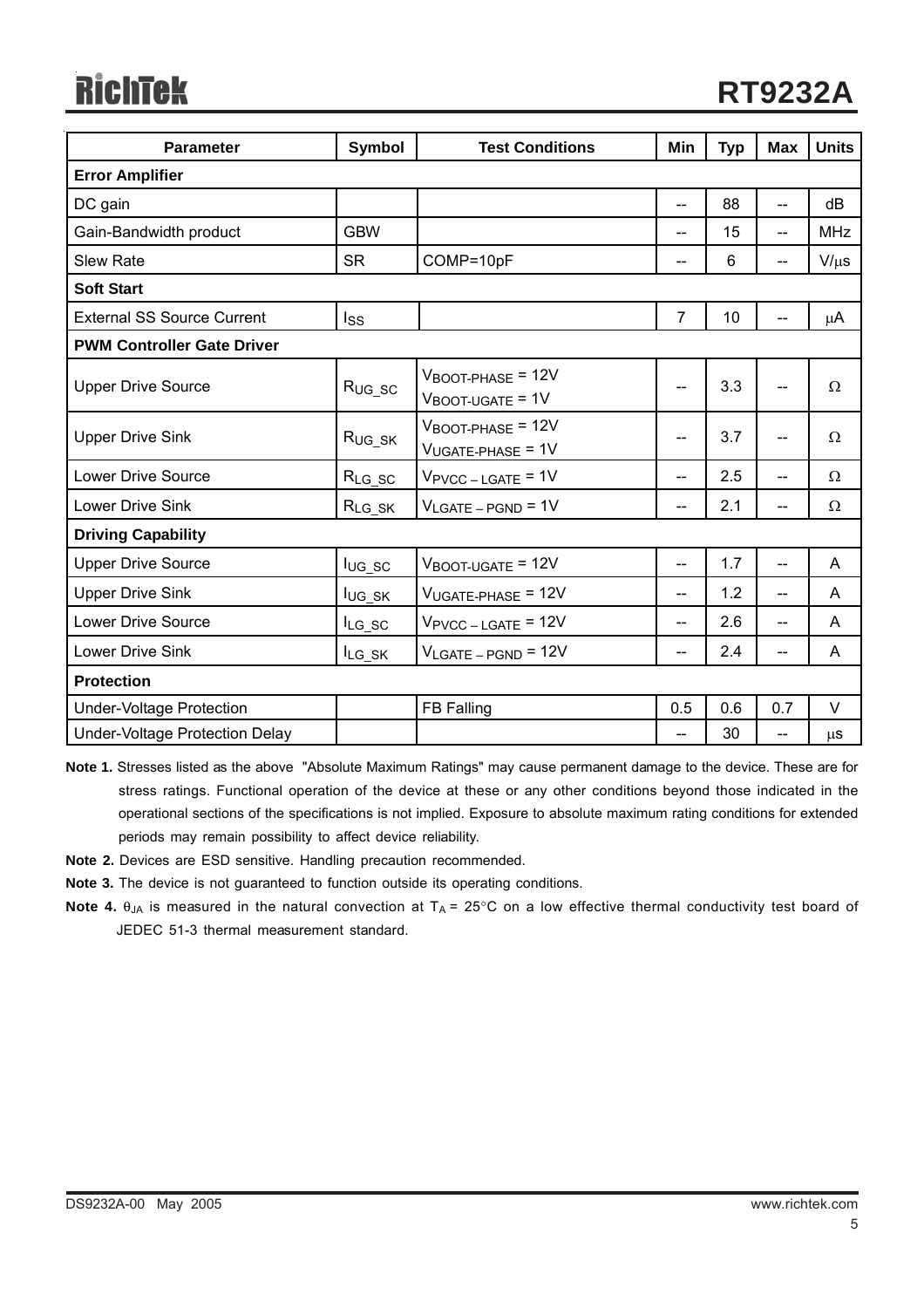# **Typical Operating Characteristics**









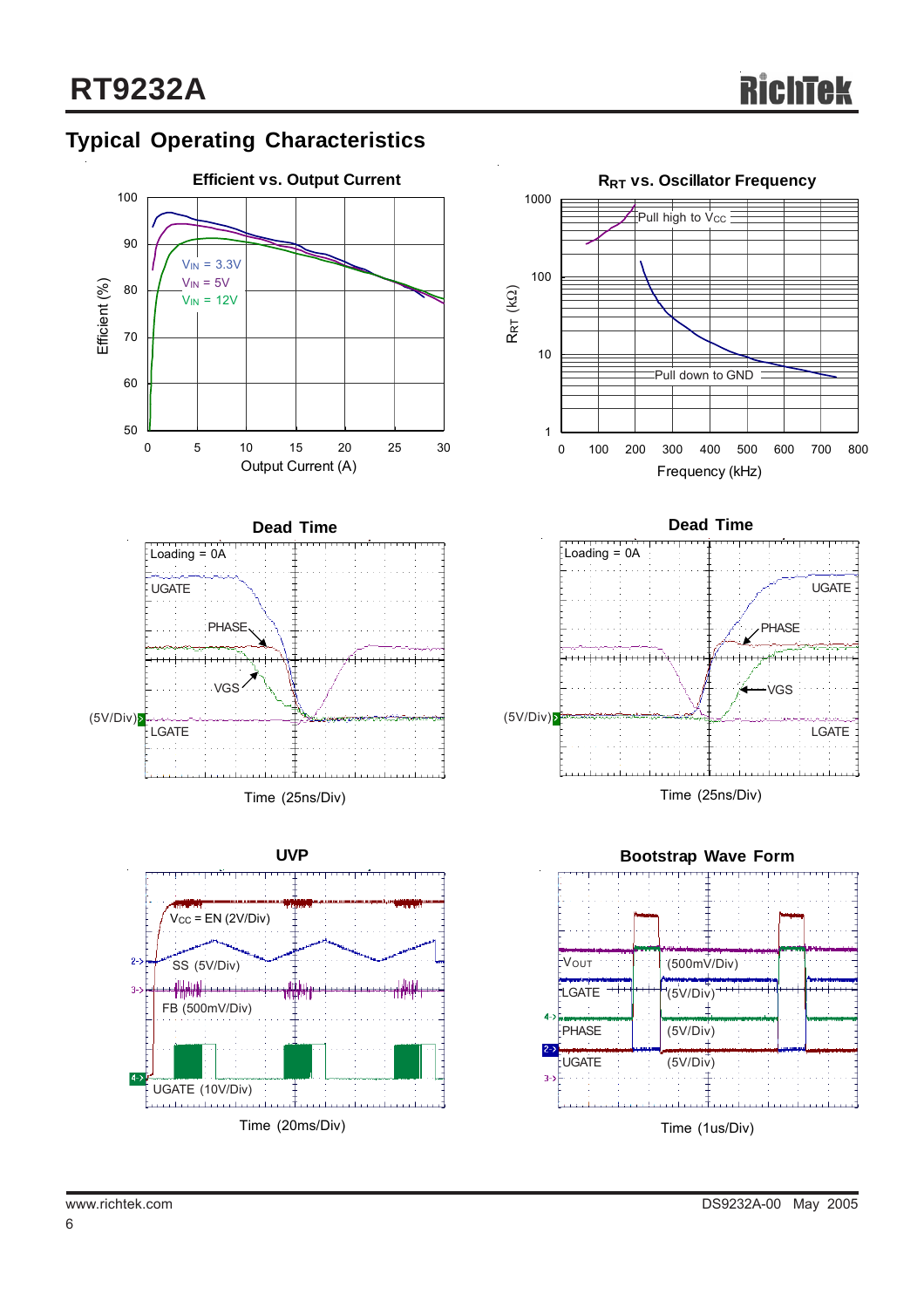# Richtek









**Power Off** V<sub>OUT</sub> (500mV/Div) UGATE (10V/Div) 14 ANNI 14 LGATE (10V/Div) IOUT (10A/Div) Time (10ms/Div)

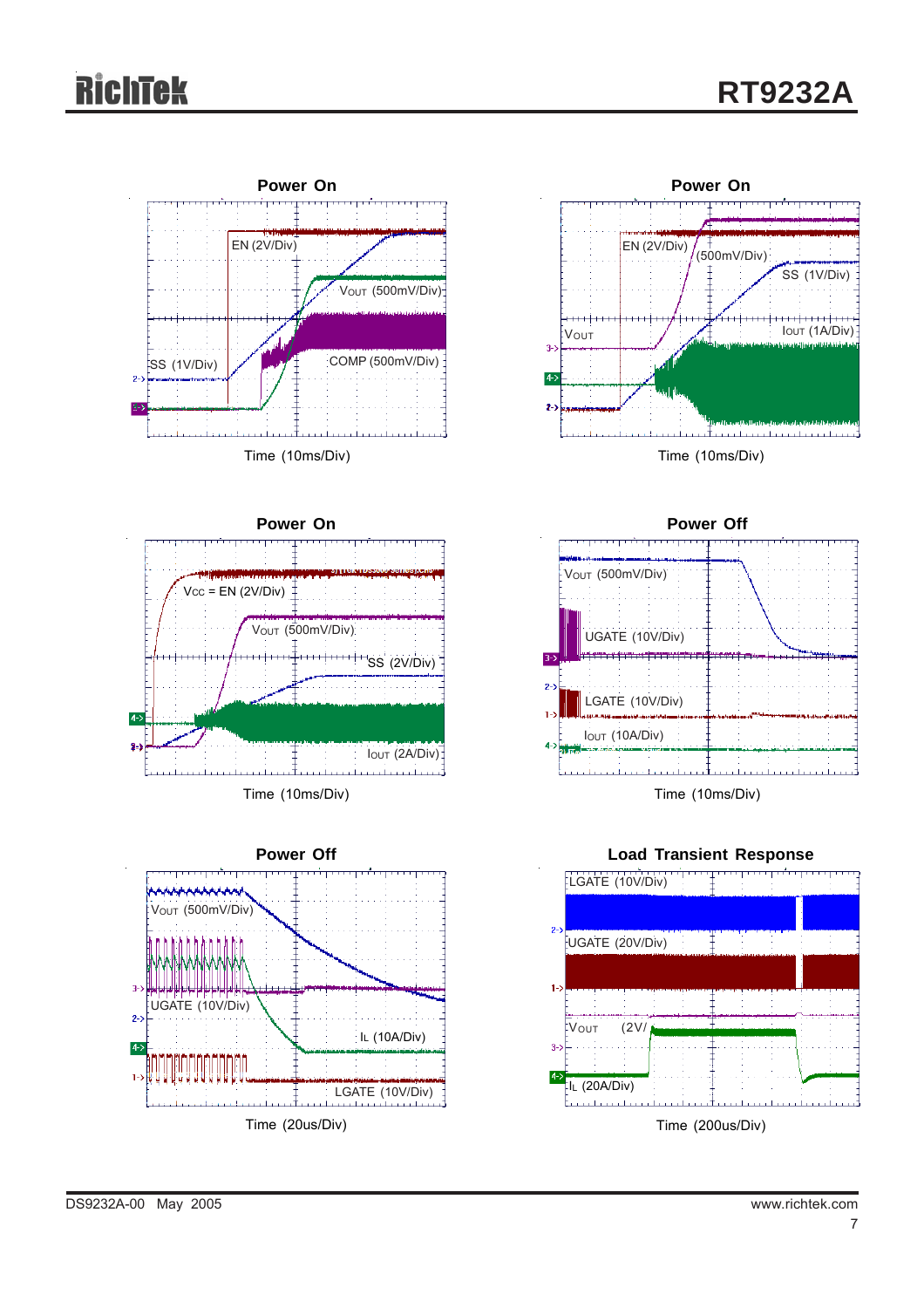





Time (4us/Div)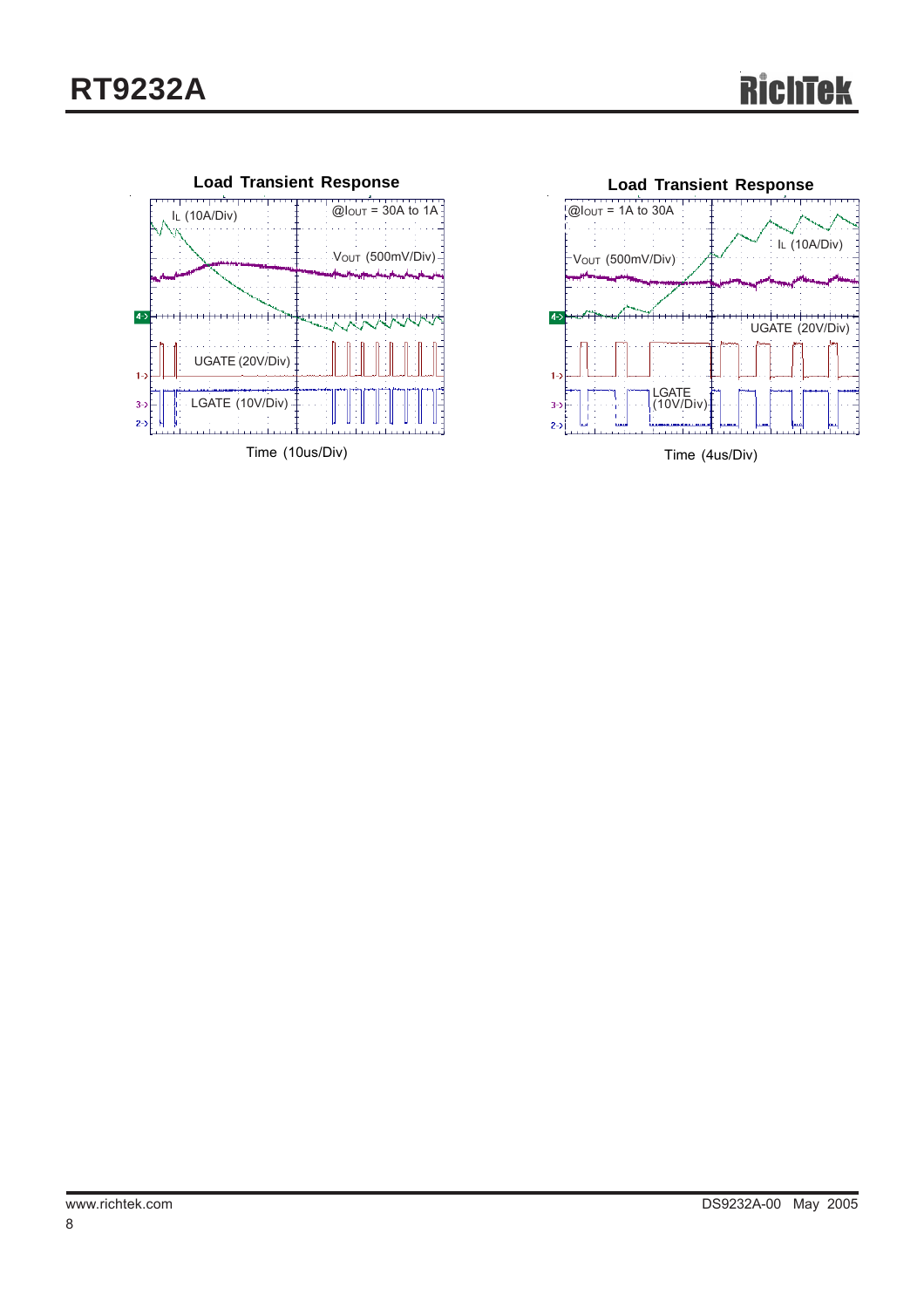## **Application Information**

The RT9232A is a single-phase synchronous buck PWM DC-DC converter controller designed to drive two N-Channel MOSFETs. It provides a highly accurate, programmable output voltage precisely regulated to low voltage requirement with an internal 0.8V ±1% reference.

#### **Initialization**

The RT9232A automatically initiates its softstart cycle only after VCC and  $V_{IN}$  power and chip enabling signals are ready. There is no special power-on sequence should be took care especially while implement the chip in. The internal Power-On Reset (POR) logic continually monitors the voltage level of input power and enabling pin; in which the IC supply power is monitored via VCC pin and input power  $V_{IN}$  is via SENSE pin. An internal current source with driving capability of 200uA causes a fixed voltage drop across the resistor connecting  $V_{IN}$  to SENSE pin. The RT9232A internal logic will deem the input voltage ready once the voltage of SENSE pin is high than 1.5V. The preferred  $V_{\text{IN}}$  ready level could be set by selecting an appropriate resistor R<sub>SENSE</sub> as:

$$
R_{SENSE} < \frac{V_{IN\_READV} - 1.5V}{200\,\mu A} \,\Omega
$$

Once all voltages of VCC, SENSE, and EN pins ramp higher than the internal specific thresholds. The internal POR logic will initialize the softstart operation then. Moreover, the POR inhibits driver operation while pulling the EN pin low. Transitioning EN pin high after input supply voltages ready to initialize soft-start operation.

#### **Soft-Start**

The behavior of RT9232A Soft-Start can be simply described as shown as Figure.1 below; and the Soft-Start can be sliced to several time-frames with specific operation respectively.

#### **T0~T1**

The RT9232A initiates the softstart cycle as shown in Figure 1 when POR function is OK. An internal 10uA current source charges an external capacitor on SS pin (Css) to 5V. The softstart function produces an SSE signal that is equal to (SS-1.2V)/2. Error Amplifier (EA) and PWM comparator are triple-input devices. The non-inverting input

#### **T1~T2**

During T1~T2, EA keeps COMP voltage low that makes the PWM output low.

#### **T2~T3**

SSE ramps up and dominates the behavior of EA during T2~T3. EA regulates COMP appropriately so that FB ramps up along the SSE curve. The output voltage ramps up accordingly. Thus upper MOSFET turns on at a limited duty and output current overshoot can be reduced.

It is noted that lower MOSFET keeps off before the upper MOSFET starts switching. This method provides smooth start up when there is residual voltage on output capacitors. The output voltage delay time and ramp up time are calculated as Equation (1) and (2) respectively.

$$
T2 - T0 = \frac{1.2V \times Css}{10uA}
$$
 (s) (1)

$$
T3 - T2 = \frac{1.6V \times Css}{10uA}
$$
 (s) (2)



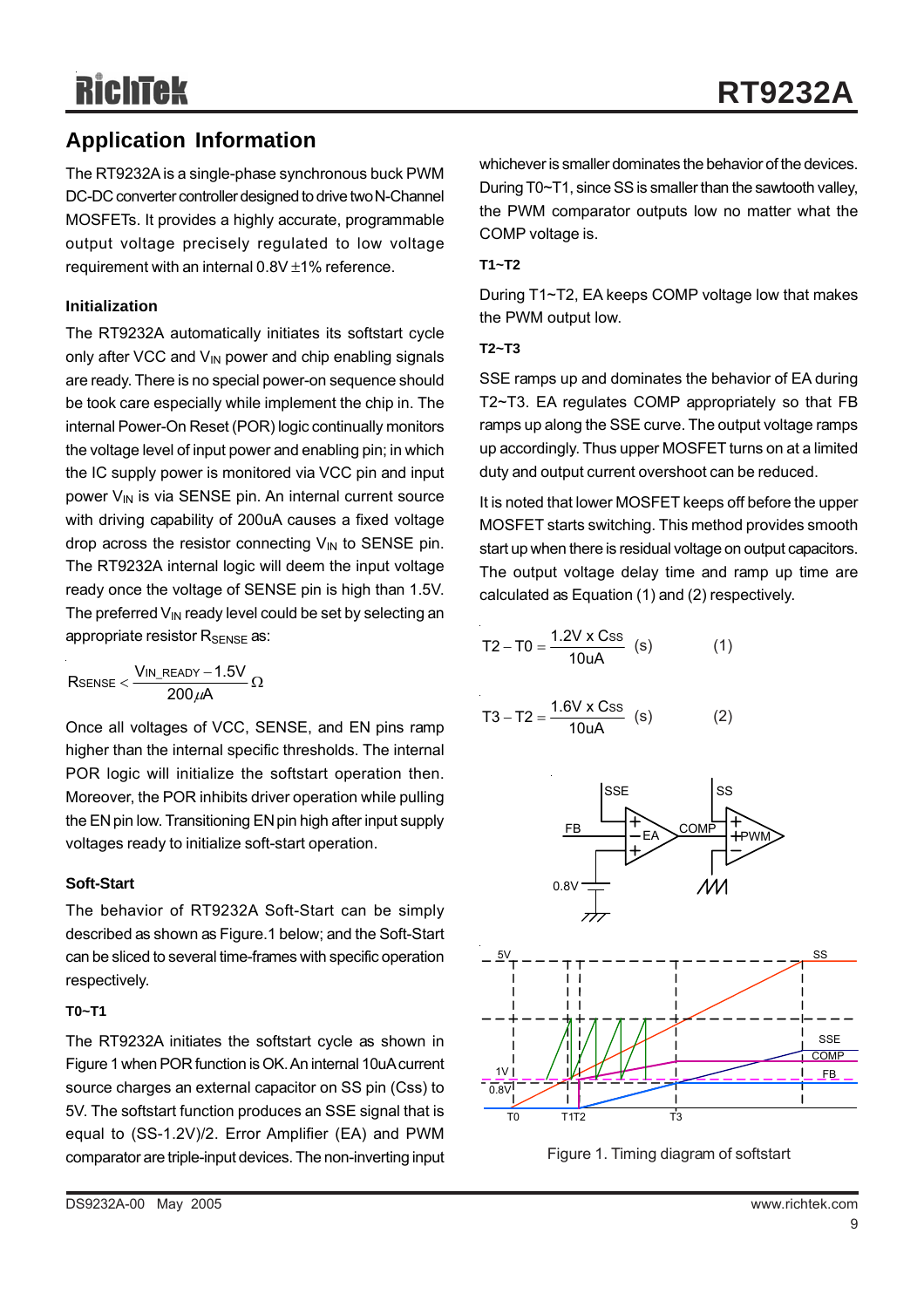#### **Switching Frequency Setting**

The default switching frequency is 200kHz when RT pin left open. A resistor connected  $(R_{RT})$  from RT pin to ground increases the switching frequency as Equation (3).

RT 6 fosc = 200kHz +  $\frac{2.9 \times 10^{6}}{R_{RT}}$  (3) (R<sub>RT</sub> to GND)

Conversely, connecting a pull-up resistor  $(R<sub>RT</sub>)$  from RT pin reduces the switching frequency according to Equation (4)

$$
fosc = 200kHz - \frac{33 \times 10^6}{R_{RT}} \qquad (4) \quad (R_{RT} \text{ to } V_{CC} = 12V)
$$

#### **Under Voltage Protection**

The under voltage protection is enabled when the RT9232A is activated and SS voltage is higher than 4V. The UVP function is specified for protecting the converter from an instant output short circuit during normal operation. The RT9232A continuously monitors the output voltage by detecting the voltage on FB pin. The UVP function is triggered and initiates the hiccup cycles when output voltage lower than 75% of designated voltage with a 30us delay.

Hiccup cycle turns off both upper and lower MOSFET first. An internal 10uA current sink discharges the softstart capacitor  $C_{SS}$ . SS pin voltage ramps down linearly. When SS pin voltage touches 0V, hiccup cycle releases and normal softstart cycle takes over. When SS voltage is higher than 4V, the UVP function is enabled again. The hiccup cycle restarts if the output short event still remains. The converter is shutdown permanently after 3 times hiccup and only restarting supply voltages can enable the converter.

Note that triggering the POR function or EN will reset the hiccup counter. Make sure that VCC, EN and SENSE pin voltages are higher than their respective trip level when output short circuit occurs or the UVP function may not latch up the converter causing permanent damage to the converter.

#### **Short Circuit Protection**

There is a protection implemented in RT9232A for short circuit protection, the protection can significantly protect the power stage from burn-out while the congenital output



As shown as Figure 3. The POR of the chip could be triggered by three major signal including  $5V_{BUS}$  which is applied for internal logic use only, 12V, and EN. The POR will be issued if all of the 3 events are true.

Per RT9232A implementation, the EN is one of signals will trigger SCP, and it's possible to mal-trigger SCP while a unclear EN signals being applied. The enabling circuitry should be took care specially while implementing the EN circuit.



Figure 3

#### **Component Selection**

Components should be appropriately selected to ensure stable operation, fast transient response, high efficiency, minimum BOM cost and maximum reliability.

#### **Output Inductor Selection**

The selection of output inductor is based on the considerations of efficiency, output power and operating frequency. For a synchronous buck converter, the ripple current of inductor (ΔIL) can be calculated as follows: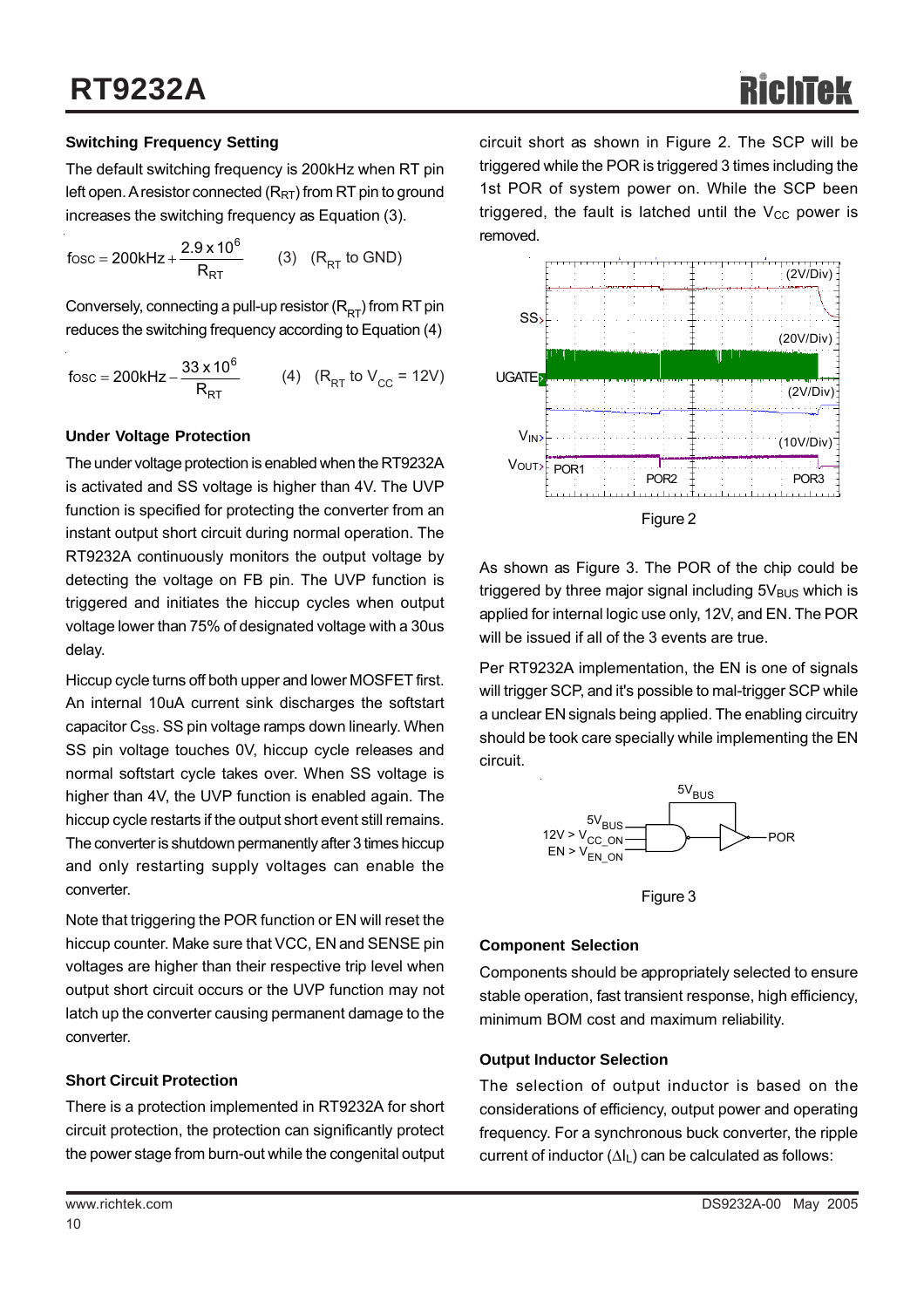$$
\Delta I_{L} = (V_{IN} - V_{OUT}) \times \frac{V_{OUT}}{V_{IN} \times \text{fosc} \times L}
$$
 (5)

Generally, an inductor that limits the ripple current between 20% and 50% of output current is appropriate. Make sure that the output inductor could handle the maximum output current and would not saturate over the operation temperature range.

#### **Output Capacitor Selection**

The output capacitors determine the output ripple voltage  $(\Delta V_{\text{OUT}})$  and the initial voltage drop after a high slew-rate load transient. The selection of output capacitor depends on the output ripple requirement. The output ripple voltage is described as Equation (6).

$$
\Delta V_{\text{OUT}} = \Delta I_{L} \times \text{ESR} + \frac{1}{8} \times \frac{V_{\text{OUT}}}{f_{\text{OSC}}^{2} \times L \times C_{\text{OUT}}} (1 - D) \tag{6}
$$

For electrolytic capacitor application, typically 90~95% of the output voltage ripple is contributed by the ESR of output capacitors. Paralleling lower ESR ceramic capacitor with the bulk capacitors could dramatically reduce the equivalent ESR and consequently the ripple voltage.

#### **Input Capacitor Selection**

Use mixed types of input bypass capacitors to control the input voltage ripple and switching voltage spike across the MOSFETs. The buck converter draws pulsewise current from the input capacitor during the on time of upper MOSFET. The RMS value of ripple current flowing through the input capacitor is described as:

$$
I_{IN(RMS)} = I_{OUT} \times \sqrt{D \times (1 - D)}
$$
 (7)

The input bulk capacitor must be cable of handling this ripple current. Sometime, for higher efficiency the low ESR capacitor is necessarily. Appropriate high frequency ceramic capacitors physically near the MOSFETs effectively reduce the switching voltage spikes.

#### **MOSFET Selection**

The selection of MOSFETs is based upon the considerations of  $R_{DS(ON)}$ , gate driving requirements, and thermal management requirements. The power loss of upper MOSFET consists of conduction loss and switching loss and is expressed as:

$$
P_{\text{UPPER}} = P_{\text{COND\_UPPER}} + P_{\text{SW\_UPPER}} \tag{8}
$$

 $I = I_{\text{OUT}} \times R_{\text{DS(ON)}} \times D + \frac{1}{2} I_{\text{OUT}} \times V_{\text{IN}} \times (T_{\text{RISE}} + T_{\text{FALL}}) \times f_{\text{OSC}}$ where  $T_{RISE}$  and  $T_{FALL}$  are rising and falling time of  $V_{DS}$  of upper MOSFET respectively.  $R_{DS(ON)}$  and  $Q_G$  should be simultaneously considered to minimize power loss of upper MOSFET.

The power loss of lower MOSFET consists of conduction loss, reverse recovery loss of body diode, and conduction loss of body diode and is express as:

 $\frac{1}{2}$  x I<sub>OUT</sub> x V<sub>F</sub> x T<sub>DIODE</sub> x f<sub>OSC</sub>  $=$  I<sub>OUT</sub> x R<sub>DS(ON)</sub> x (1-D) + Q<sub>RR</sub> x V<sub>IN</sub> x f<sub>OSC</sub>  $P_{LOWER} = P_{COND\_LOWER} + P_{RR} + P_{DIODE}$  (9)  $+\frac{1}{2}$ 

where  $T_{DIODE}$  is the conducting time of lower body diode.

Special control scheme is adopted to minimize body diode conducting time. As a result, the  $R_{DS(ON)}$  loss dominates the power loss of lower MOSFET. Use MOSFET with adequate  $R_{DS(ON)}$  to minimize power loss and satisfy thermal requirements.

#### **Feedback Compensation**

Figure 4 highlights the voltage-mode control loop for a synchronous buck converter. Figure 5 shows the corresponding Bode plot. The output voltage  $(V<sub>OUT</sub>)$  is regulated to the reference voltage. The error amplifier EA output (COMP) is compared with the oscillator (OSC) sawtooth wave to provide a pulse-width modulated (PWM) wave with an amplitude of  $V_{\text{IN}}$  at the PHASE node. The PWM wave is smoothed by the output filter (L and  $C<sub>OUT</sub>$ ).

The modulator transfer function is the small-signal transfer function of  $V_{\text{OUT}}$ /COMP. This function is dominated by a DC gain and the output filter (L and  $C<sub>OUT</sub>$ ), with a double pole break frequency at  $F_{P LC}$  and a zero at  $F_Z_{ESR}$ . The DC gain of the modulator is simply the input voltage  $(V_{\text{IN}})$ divided by the peak-to-peak oscillator voltage  $\Delta V_{\rm OSC}$ .

The break frequency  $F_{LC}$  and  $F_{ESR}$  are expressed as Equation (10) and (11) respectively.

$$
F_{P\_LC} = \frac{1}{2\pi\sqrt{LC_{OUT}}}
$$
 (10)

$$
F_{Z\_ESR} = \frac{1}{2\pi \times ESR \times C_{OUT}} \tag{11}
$$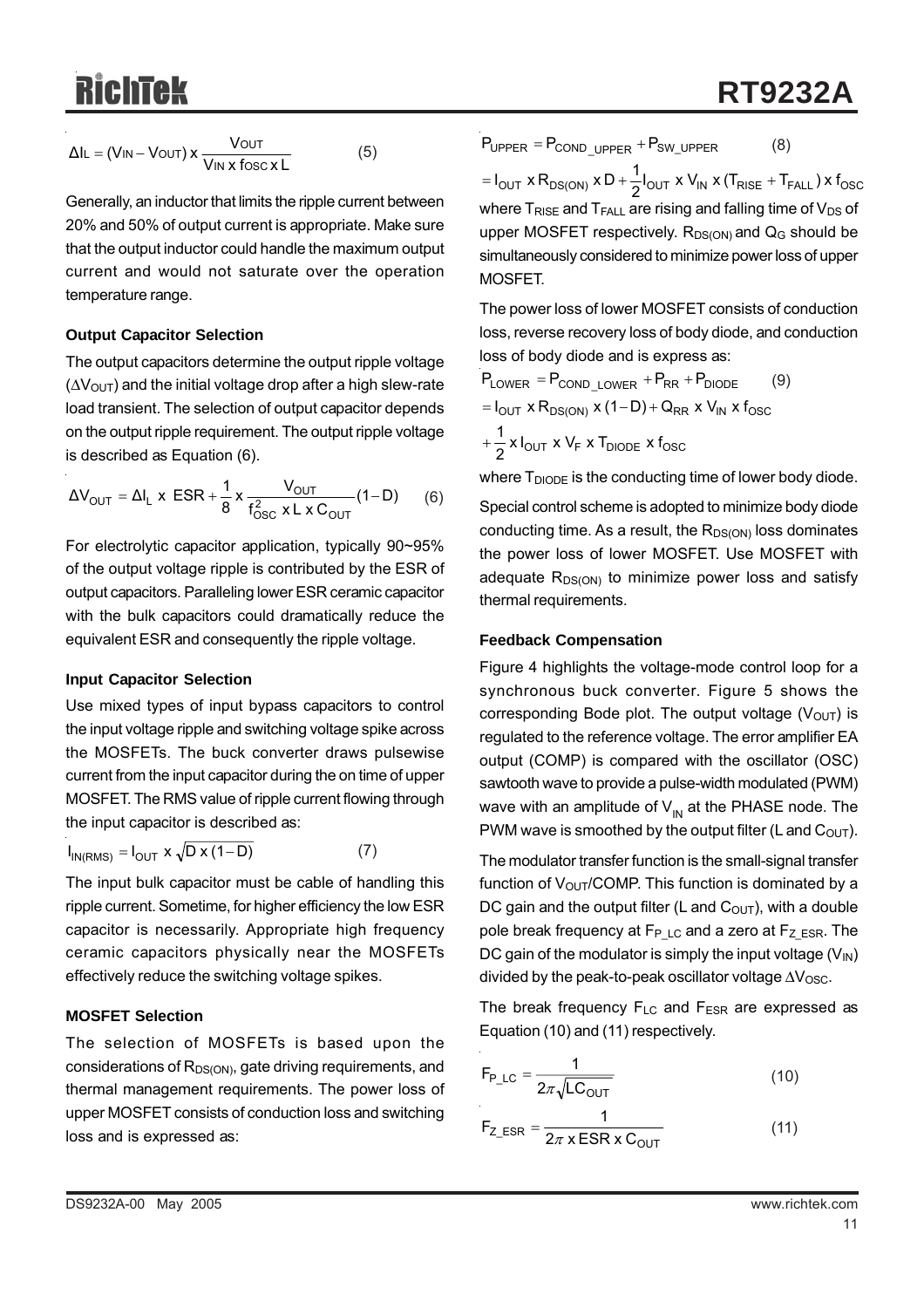# **RT9232A**

The compensation network consists of the error amplifier EA and the impedance networks  $Z_{IN}$  and  $Z_{FB}$ . The goal of the compensation network is to provide a closed loop transfer function with the highest DC gain, the highest 0dB crossing frequency  $(F_C)$  and adequate phase margin. Typically,  $F_C$  in range 1/5~1/10 of switching frequency is adequate. The higher  $F<sub>C</sub>$  is, the faster dynamic response is. A phase margin in the range of 45°C~ 60°C is desirable.

The equations below relate the compensation network poles, zeros and gain to the components (R1, R2, R3, C1, C2, and C3) in Figure 4.

$$
F_{Z1} = \frac{1}{2\pi \times R2 \times C1}
$$
 (12)

$$
F_{Z2} = \frac{1}{2\pi \times (R1 + R3) \times C3}
$$
 (13)

$$
F_{P1} = \frac{1}{2\pi \times R2 \times \frac{C1 \times C2}{C1 + C2}}
$$
 (14)

$$
F_{P2} = \frac{1}{2\pi \times R3 \times C3}
$$
 (15)







#### **Feedback Loop Design Procedure**

Use these guidelines for locating the poles and zeros of the compensation network:

1. Pick Gain (R2/R1) for desired 0dB crossing frequency  $(F<sub>C</sub>)$ .

2. Place  $1^{ST}$  zero  $F_{Z1}$  below modulator double pole  $F_{LC}$  $(-75\% F_{LC})$ .

- 3. Place  $2^{ND}$  zero  $F_{72}$  at modulator double pole  $F_{LC}$ .
- 4. Place  $1^{ST}$  pole  $F_{71}$  at the ESR zero  $F_{Z\_ESR}$
- 5. Place  $2^{ND}$  pole  $F_{72}$  at half the switching frequency.
- 6. Check gain against error amplifier's open-loop gain.
- 7. Pick  $R_{FB}$  for desired output voltage.
- 8. Estimate phase margin and repeat if necessary.

#### **Layout Consideration**

Layout is very important in high frequency switching converter design. If designed improperly, the PCB could radiate excessive noise and contribute to the converter instability. First, place the PWM power stage components. Mount all the power components and connections in the top layer with wide copper areas. The MOSFETs of Buck, inductor, and output capacitor should be as close to each other as possible. This can reduce the radiation of EMI due to the high frequency current loop. If the output capacitors are placed in parallel to reduce the ESR of capacitor, equal sharing ripple current should be considered. Place the input capacitor directly to the drain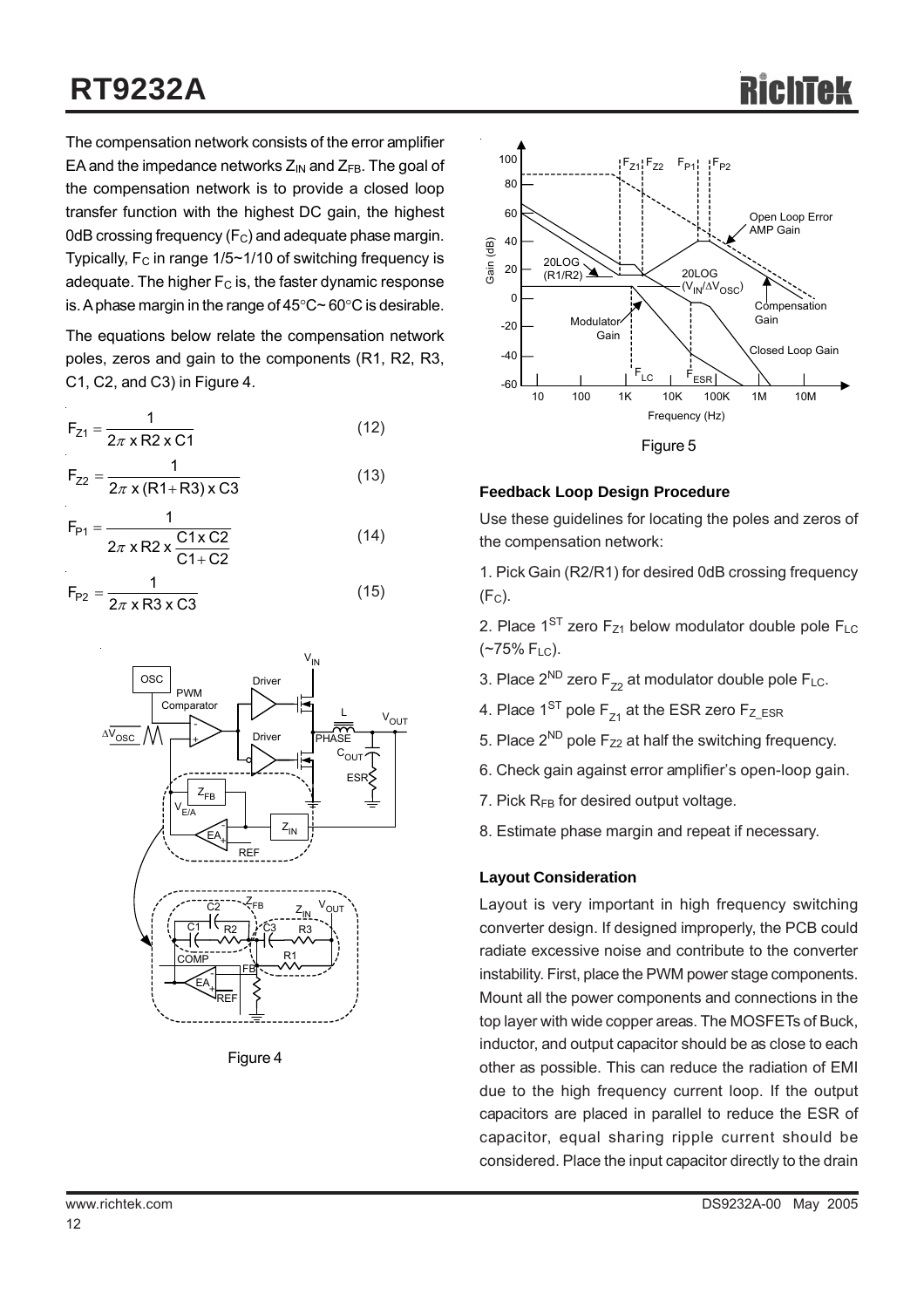of high-side MOSFET. The MOSFETs of linear regulator should have wide pad to dissipate the heat. In multilayer PCB, use one layer as power ground and have a separate control signal ground as the reference of the all signal. To avoid the signal ground is effect by noise and have best load regulation, it should be connected to the ground terminal of output. Furthermore, follows below guidelines can get better performance of IC:

(1). The IC needs a bypassing ceramic capacitor as a R-C filter to isolate the pulse current from power stage and supply to IC, so the ceramic capacitor should be placed adjacent to the IC.

(2). Place the high frequency ceramic decoupling close to the power MOSFETs.

(3). The feedback part should be placed as close to IC as possible and keep away from the inductor and all noise sources.

(4). The components of bootstraps should be closed to each other and close to MOSFETs.

(5).The PCB trace from Ug and Lg of controller to MOSFETs should be as short as possible and can carry 1A peak current.

(6). Place all of the components as close to IC as possible.